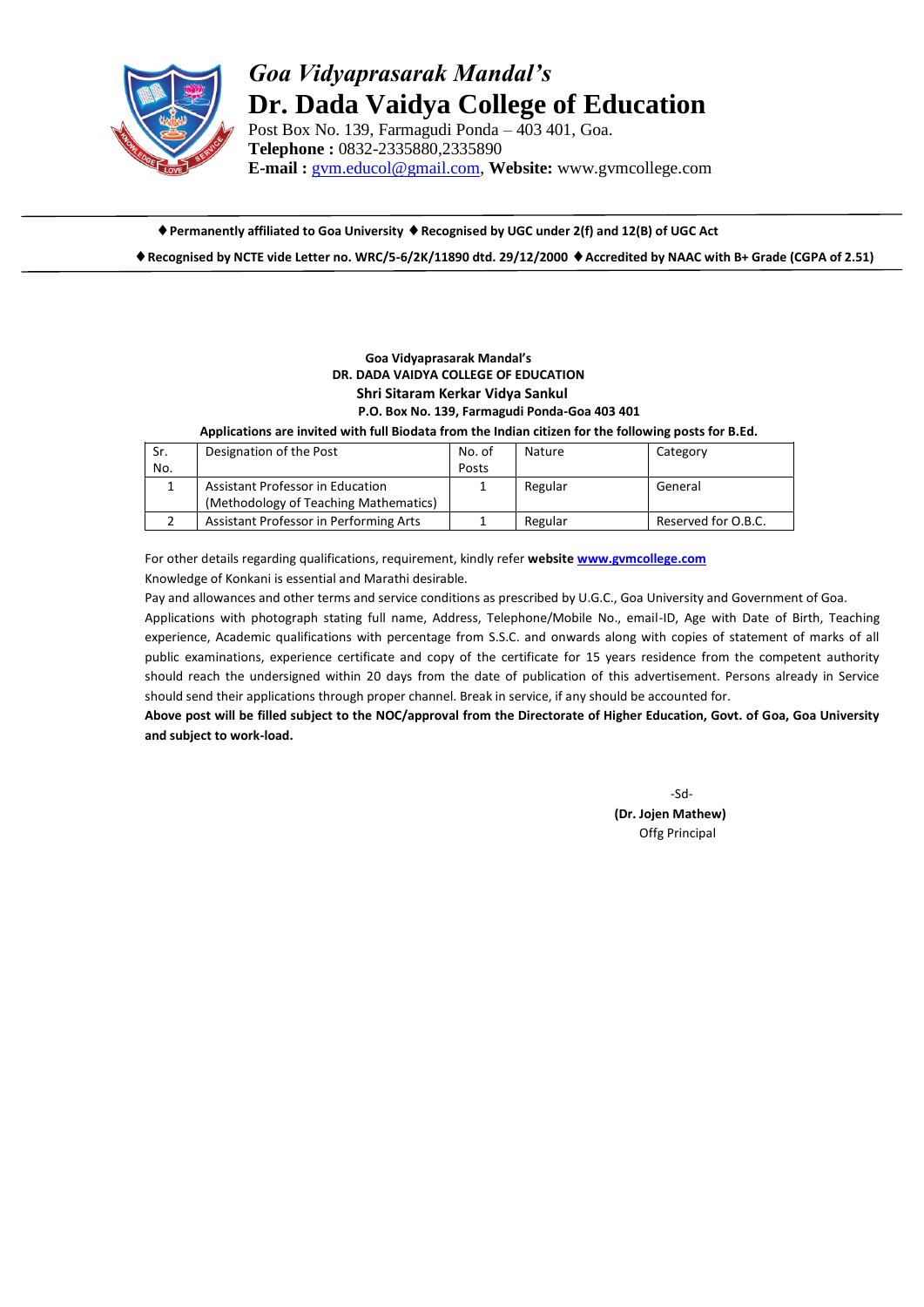

# *Goa Vidyaprasarak Mandal's* **Dr. Dada Vaidya College of Education**

Post Box No. 139, Farmagudi Ponda – 403 401, Goa. **Telephone :** 0832-2335880,2335890 **E-mail :** [gvm.educol@gmail.com,](mailto:gvm.educol@gmail.com) **Website:** www.gvmcollege.com

**Permanently affiliated to Goa University Recognised by UGC under 2(f) and 12(B) of UGC Act**

**Recognise by NCTE vide Letter no. WRC/5-6/2K/11890 dtd. 29/12/2000 Accredited by NAAC with B+ Grade (CGPA of 2.51)**

## **Qualifications & other requirements**

#### **For post at Sr. No. 1**

- i) A Master's Degree with at least 55% marks (or an equivalent grade in a point scale wherever the grading system is followed) in a concerned/relevant/allied subject from an Indian University, or equivalent degree from an accredited foreign university.
- ii) M.Ed. Degree with at least 55% marks.
- iii) Desirable: Ph.D. degree in Education with subject specialisation.
- iv) Besides fulfilling the above qualifications, the candidate must have cleared the National Eligibility Test(NET) conducted by the UGC or the CSIR, or a similar test accredited by the UGC, like SET or have been awarded a Ph.D. Degree in accordance with the University Grants Commission (Minimum standards and Procedure for Award of M.Phil/Ph.D. Degree) Regulations, 2009 or 2016 and their amendments from time to time as the case may be or have been awarded Ph.D. degree from National Institutes of Importance:

Provided, the candidates registered for the Ph.D. programme prior to July 11,2009, shall be governed by the provisions of the then existing Ordinances/Bye-laws/Statutes of the Institution awarding the degree and such Ph.D. candidates shall be exempted from the requirement of NET/SET for recruitment and appointment of Assistant Professor or equivalent positions in Colleges/Institutions subject to the fulfilment of the following conditions:-

- a) The Ph.D. Degree of the candidate has been awarded in regular mode ;
- b) The Ph.D. thesis has been evaluated by at least two external examiners;
- c) An Open Ph.D. viva-voce of the candidate had been conducted;
- d) Candidate has published two research papers from his/her Ph.D. work, out of which at least one is in a refereed journal;
- e) The candidate has presented at least two papers based on his/her Ph.D. work in conferences/Seminars sponsored /funded/supported by the UGC/ICSSR/CSIR or any similar agency.

The fulfilment of these conditions is to be certified by the Registrar or the Dean (Academic Affairs) of the University concerned.

NET/SET shall also not be required for such Master's programme in disciplines for which NET/SET is not conducted by the UGC, UGC,CSIR or similar test accredited by the UGC (like SET).

## **For post at Sr. No.2**

- **(A)** (i) A Master's Degree with at least 55% marks (or equivalent grade in a point scale wherever the grading system is followed) in the relevant/ subject or an equivalent degree from an Indian foreign university. (Music/Dance/Theatre Arts with 55% for Performing Arts)
	- a) Besides fulfilling the above qualifications, the candidate must have cleared the National Eligibility Test (NET) conducted by the UGC or the CSIR, or a similar test accredited by the UGC, like SET or have been awarded a Ph.D. Degree in accordance with the University Grants Commission (Minimum standards and Procedure for Award of M.Phil/Ph.D. Degree) Regulations, 2009 or 2016 and their amendments from time to time as the case may be.
	- b) Provided, the candidates registered for the Ph.D. programme prior to July 11,2009, shall be governed by the provisions of the then existing Ordinances/Bye-laws/Statutes of the Institutions awarding the degree and such Ph.D. candidates shall be exempted from the requirement of NET/SET for recruitment and appointment of Assistant Professor or equivalent position in Universities/College/Institutions subject to the fulfilment of the following conditions:-
	- a) Ph.D. degree has been awarded to the candidate in a regular mode
	- b) The Ph.D. thesis has been evaluated by at least two external examiners;